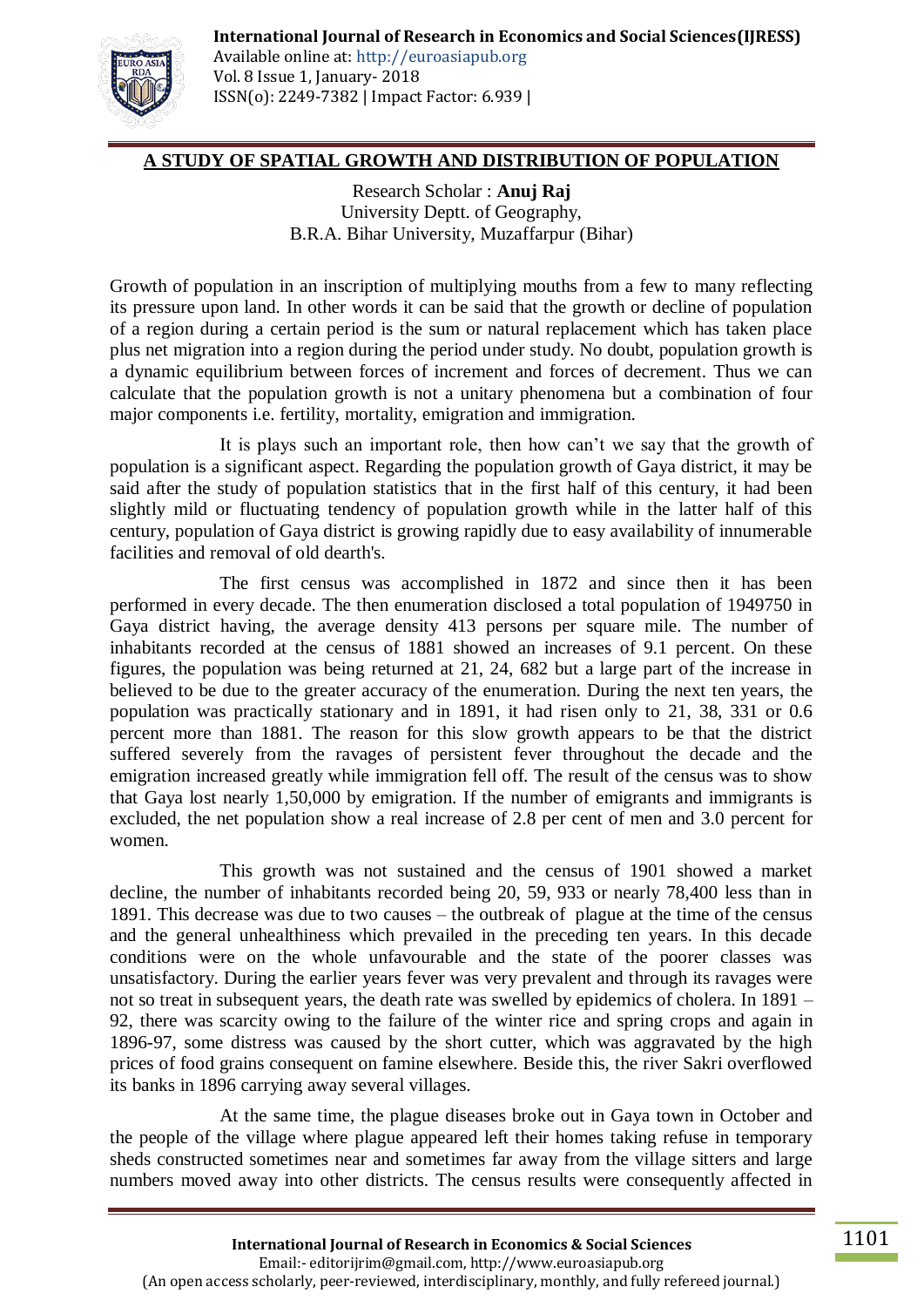Vol. 8 Issue 1, January- 2018

ISSN(o): 2249-7382 | Impact Factor: 6.939

three ways; firstly by a mortality far in excess of that indicated in the death returns, secondly by the departure to their own homes of temporary settlers from other districts and the thirdly by deaths and desertions among the census staffs and partly also by the difficulty of enumerating panic-stricken villagers, who were daily and even hourly moving from villages to escape the ravages of the decease.

The following table shows the percentage increases in Gaya district since 1901.

# **TABLE : 3.1**

| <b>Decade</b> | <b>Total Pop.</b> | <b>Net variation</b> | % variation |
|---------------|-------------------|----------------------|-------------|
| 1901          | 2061857           |                      |             |
| 1911          | 2161010           | $+99153$             | $+4.81$     |
| 1921          | 2152930           | $-8080$              | $-0.37$     |
| 1931          | 2388462           | $+235532$            | $+10.14$    |
| 1941          | 2775361           | $+386899$            | $+16.20$    |
| 1951          | 3070499           | $+295138$            | $+10.63$    |
| 1961          | 3647892           | $+577393$            | $+18.80$    |
| 1971          | 2547442           | $-1100450$           | $-3017$     |
| 1981          | 3134175           | $+586733$            | $+23.03$    |
| 1991          | 2664803           | $-469372$            | $-14.98$    |
| 2001          | 3473428           | $+808625$            | 15.29       |
| 2011          | 4379383           | $+917990$            | 10.75       |

#### **DECADAL GROWTH OF POPULATION IN PERCENTAGE**

The above table shows that the period ranging between 1901-21 has witnessed a lot of variation so far as decennial changes in the population of Gaya district is concerned. During the first thirty years (1901-31) nearly twelve percent increase in population was recorded but it was a period of great uncertainty because of natural calamity. The decade of 1921-31 recorded a sharp increase in the absolute percentile growth of population. The magnitude of the increase can be accessed from the facts while there was an increase\ of nearly 148, 914 of new months were added within a span of only ten year (1921-31). The ratio of increase between the two respective period was 5.8% & 12.3%.

Thus, the year 1921 was marked a turning point in the history of population growth in Gaya district. From the period, the population of the district was constantly been on marched and the various census return showed on a accelerated growth rates during subsequent decades. The period between 1921 to 1951 recorded on increases of over 46 percent with the average decennial increases being 15.3%.

In this way, the history of population growth of Gaya district can be divided into three stages which are conspicuously revealed by the various graphs displayed in the map.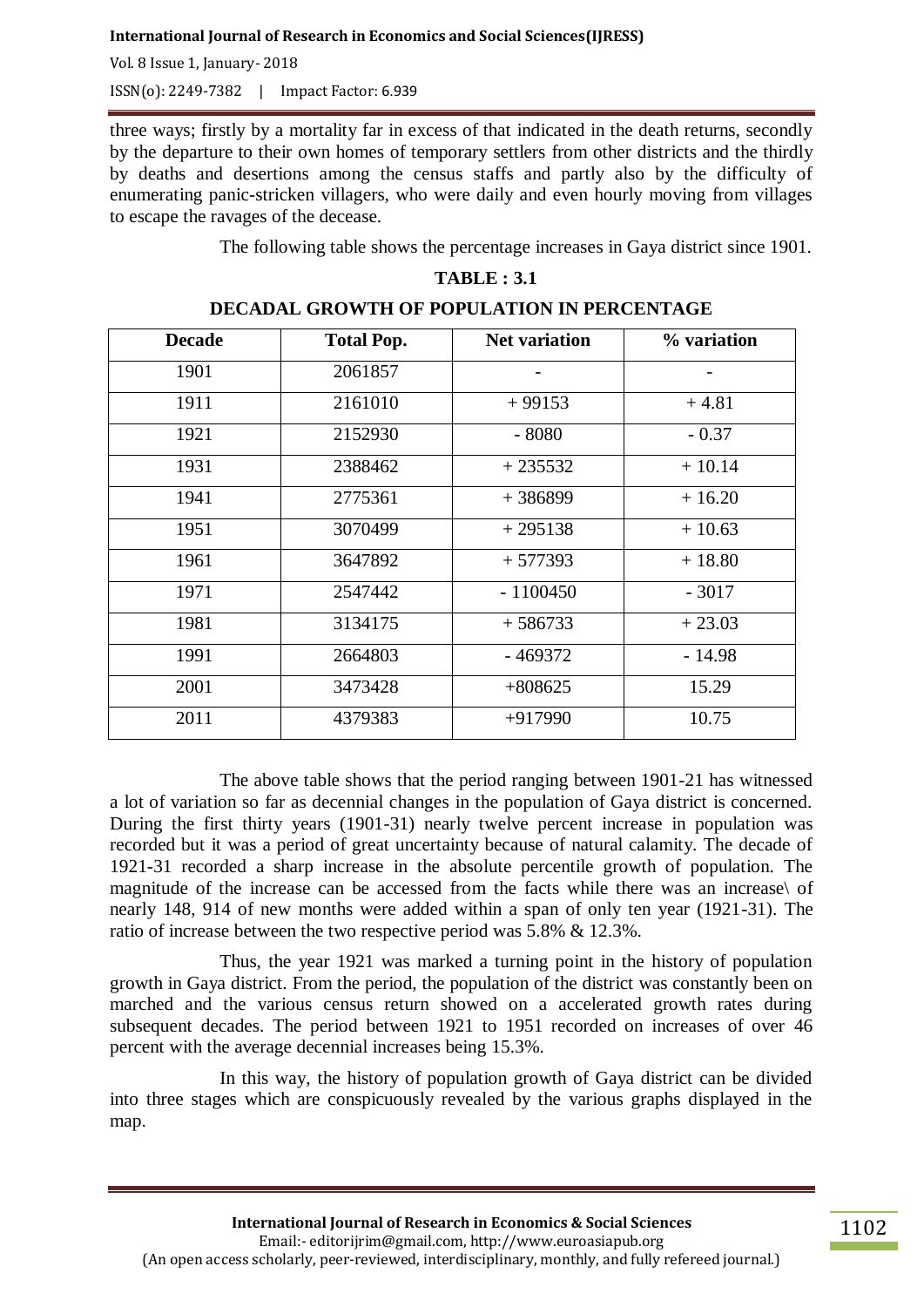Vol. 8 Issue 1, January- 2018

ISSN(o): 2249-7382 | Impact Factor: 6.939

# STAGE – 1 (1901 TO 1921)

In 1901, the total population of Gaya district was only 2061857 that reached 2752930 in 1921. There was an increases of 4.42 per cent in twenty-one years. This growth of population was marked very much slow. In the census of 1911 an increase of 4.81 per cent was recorded in overall population. The density of population increased from 437 to 458 per square mile. It may be observed that the causes of the rise in population appear to be an increase of immigration figure, opening up of some of the mica mines, exploitation of the forest and development of some other industries helped by the spread of the railways within the district. Some of the villages were slowly urbanized. The district was rather unlucky in the decade 1911-1921. As there was a series of natural calamities like the outbreaks of plague, cholera and influenza. There was scarcity in 1917 and epidemics of cholera in 1917 and 1918. Plague claimed a big mortality in 1918 followed by a raging influenza epidemic which was more severe in nature in this district than in any other district of Bihar excepting Muzaffarpur in that very year. These are some of the important reasons which account for the decrease in the population as recorded in the census of 1921. In this censual year, the decreases of population works out at 0.38 per cent. There was a perceptible decrease in female population and this is due to the usual feature of women being more affected by the epidemics.

Thus was seeing that the period was characterized by high birth and death rates consequent upon a series of several natural calamities. A series of crop failures induces excess of emigration over immigration which was accelerated by the opening of new lines of communication railway and roadways.

### STAGE – II (1921-51)

The population figure rose for 2152930 in 1921 census to 3070499 in 1951. During this period of thirty years, 917569 persons increased accounting 42.62 percent growth. In the very first decade (1921-31), the increase in the male population outweighed the increase in the female population by 2418. During the decade of 1931-41 the population showed a further increase of 16.20 per cent. In this decade, the decline in the female population was made up and the increase in female population was 193783 as against the increase in male population of 193116. There was more pressure on land and the density increased from 501 to 589 per square mile. Apparently, the rate of normal acceleration was resumed and the incidence of immigration had received an encouragement. In the decade of 1941-51 there was an increase in the population but percentage rate of increase fell by nearly 6 per cent.

Thus, in the second stage. We see that there is an intensity of steep rise in the percentage graph and is not reflected with the same degree of intensity in the corresponding normal and logarithmic graph which shows a trend of sustained increases. This trend is corroborated with the socio-economic phenomena of Gaya district. The control of disease and epidemic due to extensive health measures drastically reduced the rates from 44.59 percent to 26 per cent while the birth rates remained almost the same 42.8 per cent. This period was the period of overall agricultural prosperity mainly due to the improvement in irrigation, increases in transport mobility and decrease in the frequency of droughts and floods. Although, the process of migration continued but it was neither wide sphere nor significant enough to cause substantial drain in population.

# STAGE III (1951 TO 1991)

The population figure declined from 3070499 in 1951 to 2664803 in 1991 showing a decline of 405696 persons accounting 13.21 percent decrease of population.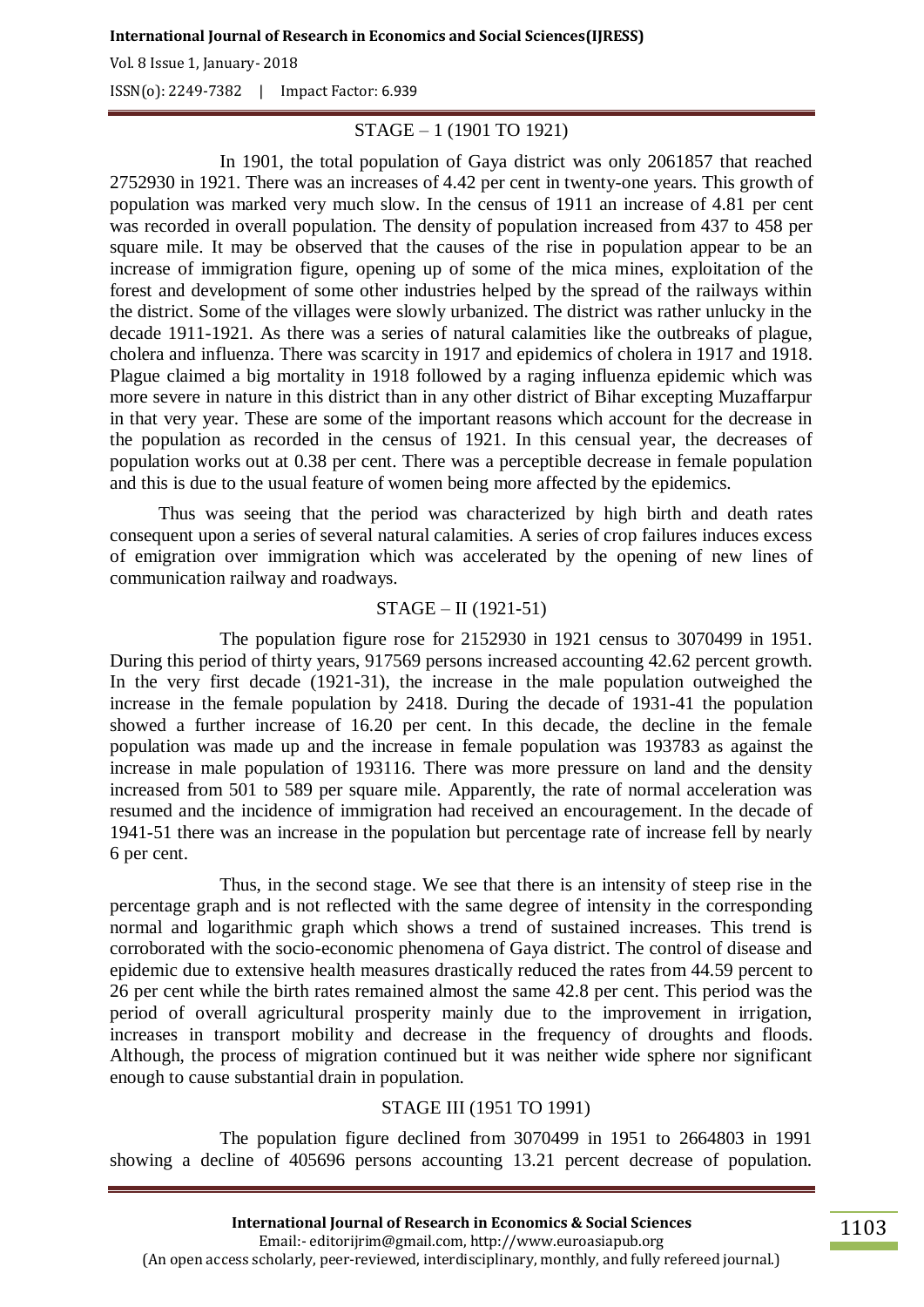Vol. 8 Issue 1, January- 2018

ISSN(o): 2249-7382 | Impact Factor: 6.939

During this period of forty years, no sign of natural calamities may be seen. If we mark the regional population in Gaya district, it presents a clear-cut picture that in each revenue as of Gaya district, there appeared the consistent growth in the population. But only two censual years i.e. 1971 and 1981 show that there became a decrease in the population. But this decrease of population is only due to the division of the district. Before 1971. A Gaya district was disintegrated into three districts. Eastern part of Gaya district was declared as Nawadah district while the western part of Gaya district was declared as Aurangabad district. Due to the disintegration of Gaya district, the population in 1971 decreased about 30 percent. Similar case appeared before 1991 census when Jahanabad subdivision was also declared as new district and population of Gaya district decreased by about 15 per cent. Except these two censual years, population always went on increasing. About 14 percent increases was seen in 1961 census over the population in 1951. And 1998 about 23 per cent increase was recorded in the census statistics. But when Jahanabad district was carved out of the Gaya district about 15 per cent decrease in population was recorded.

Again the process of decrease in the mortality rates continued further with on marked fall in birth rates. Rather high growth rates in the preceding stage brought the fairly high proportion of potential producer in the filed of human production. This factor alone was largely responsible for demographic revolution during the third stage of population in Gaya district. Thus growth map of population in Gaya district represents that growth rate in earlier period of the century was very low or sometimes decreased but after 1921 no decrease except divisional point of the district may be marked.

| <b>Decade</b> | Gaya to | Gaya            | <b>Sherghati</b> | <b>Tikari</b> | <b>Branchatti</b> | Atri   |
|---------------|---------|-----------------|------------------|---------------|-------------------|--------|
|               | won     | <b>Mufassil</b> |                  |               |                   |        |
|               | R.T.    |                 |                  |               |                   |        |
| 1901          | 30712   | 237637          | 160828           | 130867        | 111360            | 80307  |
| 1911          | 32646   | 244600          | 170115           | 135053        | 115748            | 88684  |
| 1921          | 36132   | 240813          | 155574           | 143030        | 120419            | 96353  |
| 1931          | 40599   | 270666          | 175130           | 161399        | 135333            | 108266 |
| 1941          | 47238   | 330667          | 204440           | 188952        | 157460            | 116968 |
| 1951          | 52813   | 369738          | 228845           | 210279        | 176066            | 140352 |
| 1961          | 60212   | 441407          | 343387           | 242982        | 202125            | 165212 |
| 1971          | 70414   | 533761          | 367151           | 295566        | 265219            | 193472 |
| 1981          | 97713   | 659659          | 464483           | 368484        | 315792            | 229294 |

#### TABLE : 3.2

# DECADAL GROWTH OF POPULATION IN SOME BLOCK

Note : The population growth has been shown since 1901 of only those revenue thanas that belong to the present Gaya district.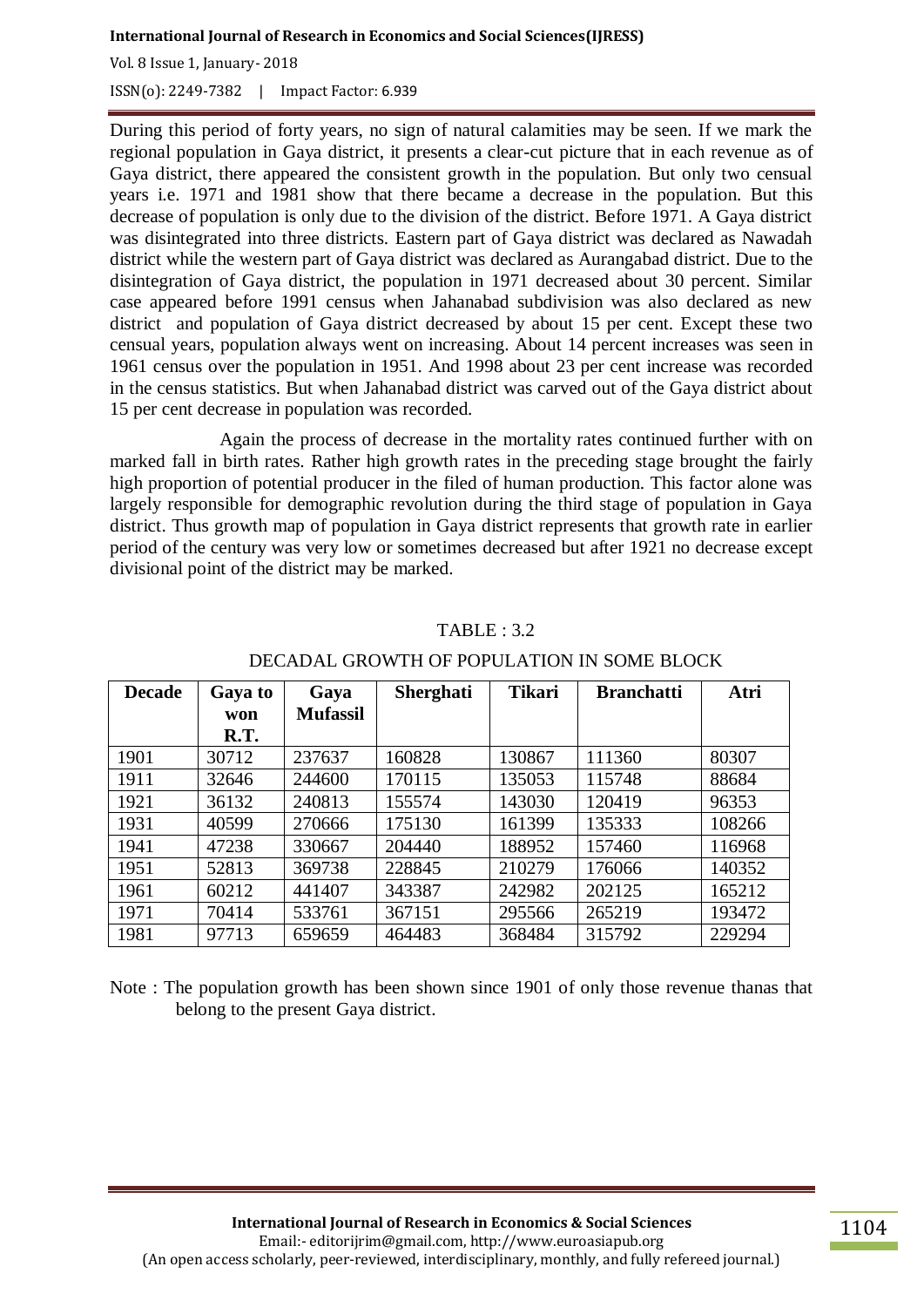Vol. 8 Issue 1, January- 2018

ISSN(o): 2249-7382 | Impact Factor: 6.939

| Decade | Gaya to<br>won<br>R.T. | Gaya<br>Mufassil | Sherghati | Tikari | <b>Branchatti</b> | Atri  |
|--------|------------------------|------------------|-----------|--------|-------------------|-------|
| 1901   |                        |                  |           |        |                   |       |
| 1911   | 6.30                   | 2.93             | 5.77      | 3.2    | 3.94              | 10.43 |
| 1921   | 10.68                  | $-1.55$          | $-8.55$   | 5.51   | 4.04              | 8.65  |
| 1931   | 12.36                  | 12.40            | 12.57     | 12.84  | 12.39             | 12.36 |
| 1941   | 16.35                  | 22.17            | 16.74     | 17.07  | 16.35             | 8.04  |
| 1951   | 11.80                  | 11.82            | 11.94     | 11.29  | 11.82             | 19.99 |
| 1961   | 14.01                  | 19.38            | 50.05     | 15.55  | 14.80             | 17.71 |
| 1971   | 16.94                  | 20.92            | 6.92      | 21.64  | 31.22             | 17.11 |
| 1981   | 38.77                  | 23.59            | 26.51     | 24.67  | 19.07             | 18.52 |

# DECADAL GROWTH OF POPULATION IN DIFFERENT BLOCKS

 $TABLE: 3.3$ 

The above mentioned table shows the spatial growth of population in different revenue thanas of Gaya district since 1901 to 1981. As the early date are available revenue thana were easily, therefore, the first attempt in describing the spatial growth of population in Gaya district has been performed. But the recent spatial growth of population is being described on block-wise spatial growth of population in Gaya district.

In the present Gaya district only six revenue thanas are still existing while other revenue thanas sprang up into separate new districts consequently in spatial growth of population those revenue thanas have been excluded. In the above table only two revenue thanas show a decline the population in 1921 while other four revenue thanas shows a slight growth of population in 1921. In Gaya Muffasil and Sherghati revenue thanas population decreased by 1.55 percent and 8.55 percent respectively in 1921 over latter decade while there became an increase of total population in Gaya town revenue thana in 1921 by 10.68 per cent, in Tikari revenue thana by 5.51 per cent, in Barachatti by 4.04 percent and in Atri revenue thana, the total population increased by 8.65 per cent in 1921. In1911 there was an increase of population in each revenue thana representing the highest in Atri revenue than i.e. 10.40 per cent while6.30 percent,5.77 per cent, 3.94 percent, 3.2 per cent and 2.93 per cent increase in population was recorded in Gaya town, Sherghati Barachatti, Tikari and Gaya Muffasil revenue thanas respectively. After 1921, no sign of decrease in total population is marked in any revenue thana while the total population of the district decreased due to creation of new districts like Nawada and Aurangabad in 1981 census record and due to creation of Jahanabad district in 1991 census record.

No doubt, tendency of growth has always been fluctuating in each of the revenue thana. In 1931 population of each revenue thana increased by nearly 12 percent. But in 1941 census population of each revenue thana except Atri increased by more than 12 percent. In Gaya Muffasil, population increased 22.17 per cent while 17 percent in Tikari and 16 per cent in Sherghati, Gaya town and Barachatti revenue thana. But on the other hand, population increased only 8.04 percent in Atri revenue thana against 12.36 percent in 1931. In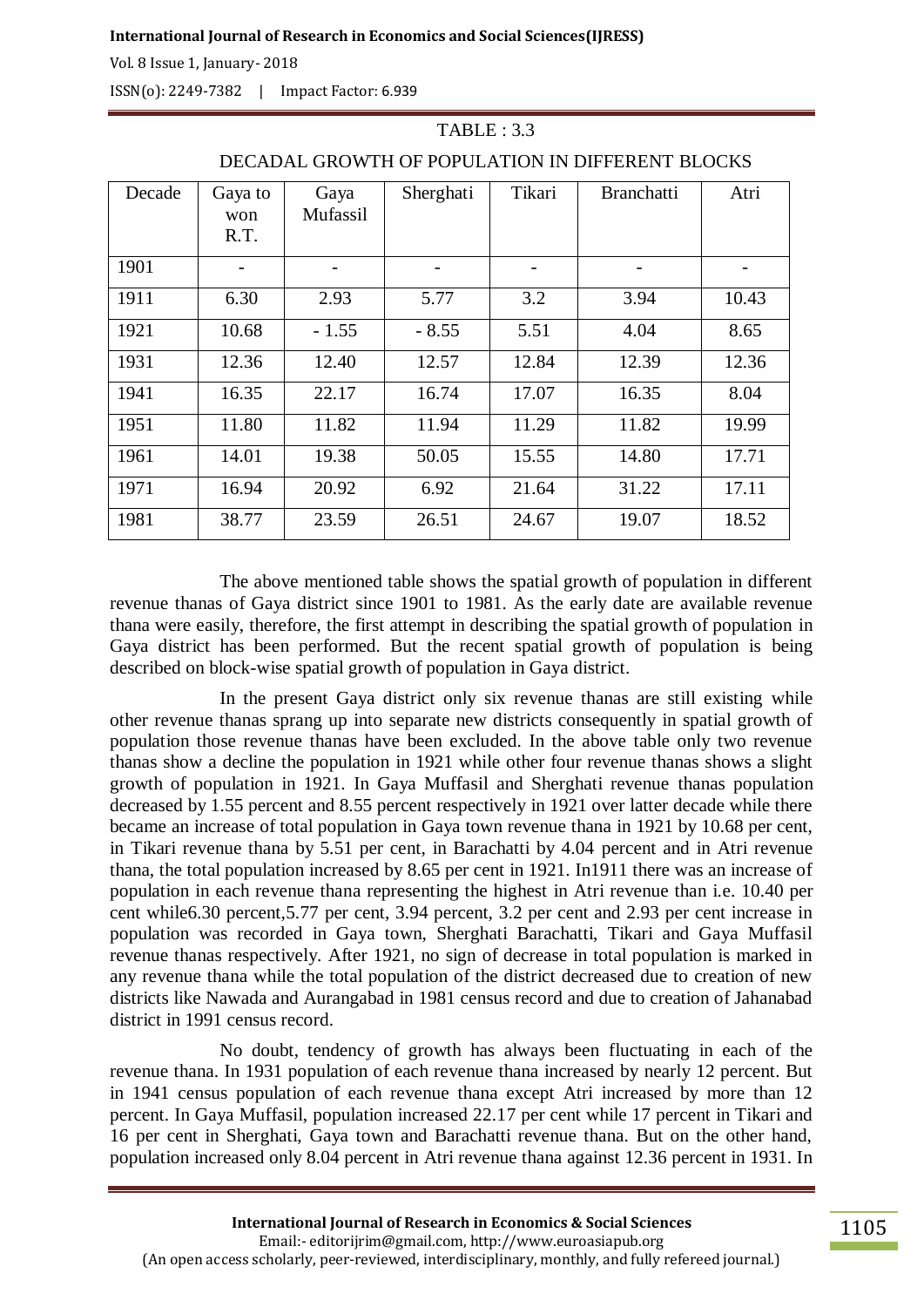Vol. 8 Issue 1, January- 2018 ISSN(o): 2249-7382 | Impact Factor: 6.939

1951 population in each revenue thana increased only 11 percent except 20 percent in Atri. The growth curve of population of each revenue thana bent downward except in Atri. In 1961, population of each revenue thana increased by not less than 14 percent while record increased of population was experienced in Sherghati. In 1971, the population of each revenue thana increased by not less than 17 percent increase in total population was recorded over the population of previous year. And in 1981 trend of population growth again went upward except in Barachatti where population increased 19.07 percent again 31.22 percent in 1971 district for 1971 have been recast. The percentage increase in the population of the district and its development blocks have been presented in the table mentioned above.

The table represents that there became an increase by 24.62 per cent in the total population of the present Gaya district. The highest percentage growth of total population may be marked in Gaya town C.D. block. There became an increase 37.81 percent in 1981 over the total population of Gaya Town Community Development Block in 1971. Next to Gaya town, there became the second highest growth in total population of block. Here in this block, 30.47 percent increase was marked over the total population in 1981 over the population in 1971. In this regard, Gurua block stands third where there became an increase of 28.94 percent in 1981 over the population in 1971. Similarly, there are other eleven blocks where there became an increase by more than twenty percent over the population in 1971 where there are only four states like Konch, Atri, Wazirganj and Paraiya where population growth stood below twenty percent. The lowest population growth among them had been experience in Paraiya block where there became in increase by only 14.17 percent in 1981 over the population in 1971. Next to Paraiya block, Atri block stands second where only 16.32 percent growth was experienced in 1981 over the population in 1971. Similarly Konch and Wazirganj stand third and fourth in this regard where population growth remained 17.71 percent and 19.39 percent respectively over the population in 1971.

In 1991 census the population growth became more in respect of the previous decade in most of the blocks while the total population of Gaya district increased by only 23.92 percent over the total population was recorded in Mohanpur block where there

| <b>Name of Blocks</b> | $%$ growth 1981 | $%$ growth 1991 |
|-----------------------|-----------------|-----------------|
| Konch                 | $+17.71$        | $+26.37$        |
| Tikari                | $+21.92$        | $+19.21$        |
| Belaganj              | $+21.96$        | $+20.79$        |
| Khijirsarai           | $+21.97$        | $+20.82$        |
| Atri                  | $+16.32$        | $+20.17$        |
| Wazirganj             | $+19.39$        | $+21.82$        |
| Manpur                | $+25.07$        | $+24.83$        |
| Gaya town             | $+37.81$        | $+19.82$        |
| Paraiya               | $+14.17$        | $+22.88$        |
| <b>Bodh Gaya</b>      | $+26.91$        | $+29.69$        |

#### **TABLE : 3.4**

# **BLOCKWISE GROWTH OF POPULATION 1981-91**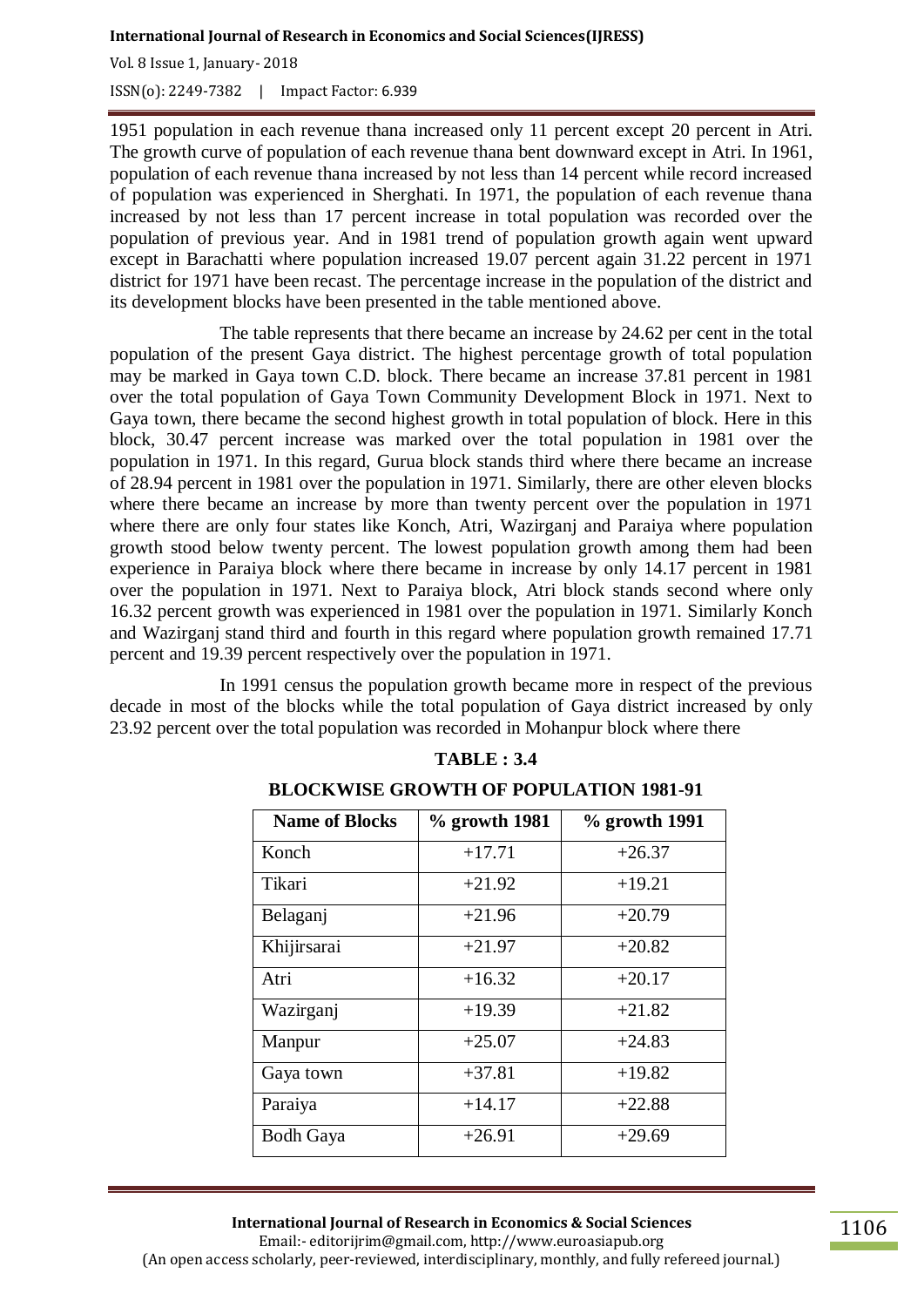Vol. 8 Issue 1, January- 2018

ISSN(o): 2249-7382 | Impact Factor: 6.939

| Fatehpur        | $+23.08$ | 29.91    |
|-----------------|----------|----------|
| Mohanpur        | $+23.38$ | $+29.91$ |
| Barachatti      | $+25.25$ | $+27.95$ |
| Sherghati       | $+26.35$ | $+26.73$ |
| Gurua           | $+28.94$ | $+23.37$ |
| Amas            | $+30.47$ | $+29.71$ |
| Imamganj        | $+22.36$ | $+27.40$ |
| Dumaria         | $+24.85$ | $+28.07$ |
| <b>District</b> | $+24.62$ | $+23.92$ |

Source : District Census Handbook. 1991, and Primary Census Abstract 2011.

The above mentioned table represents the block-wise growth of population in Gaya district since 1981 census. But with the exclusion of certain parts to from the new districts of Nawada and Aurangabad after 1981 and for the sake of comparability of date with 1981 census data the figures of Gaya became an 29.91 percent increase over the total population of the block in 1981 and nextly followed by Amas where there became an 29.71 percent growth of population in 1991 over the previous censal year. Bodh Gaya stands third in this regard where there became an 29.69 percent growth in 1991. The lowest growth of populationwas recorded in Tikari block in 1991 where there became 19.21 percent increased followed by Gaya town block where there became 19.82 percent increase of population in 1991 over the population in 1981. In Gaya district, there are only two block where population growth was recorded below twenty percent in 1991. Those two blocks are Tikari and Gaya town. In other sixteen blocks, the population growth was higher than twenty percent.

# **DISTRIBUTION AND BENSITY OF POPULATION**

As the population is the only self mobile resource, therefore the population study of a region is quite essential for the proper study of landuse. The distribution and density of population affect the landuse and its pattern of a region upto a great extent. This is why the landuse by educated, scientifically developed and cultured population differs from that a illiterate, uneducated, backward and uncultured population.

A delicate difference is marked between the terms distribution and density of population. The term "distribution of population" in geography refers to the placing of people in different regions while the density of population is the number of persons in per unit of area.

The total population of Gaya district is 2664803 as according to 1991. While the total area of the district is 4976 square kilometers.

The distribution of population is always governed by the site of settlement. The population is not uniformly distributed all over the region. There are nuclei of human agglomeration. The population tends to be concentrated in patches all long the marginal upland in a region. Satellite patches of population are also found in case of big villages which are mostly inhabited by the low caste people. They work as labourers on farms but in case of a few villages which do not reach upto a marginal upland, the settlement is found on the higher parts.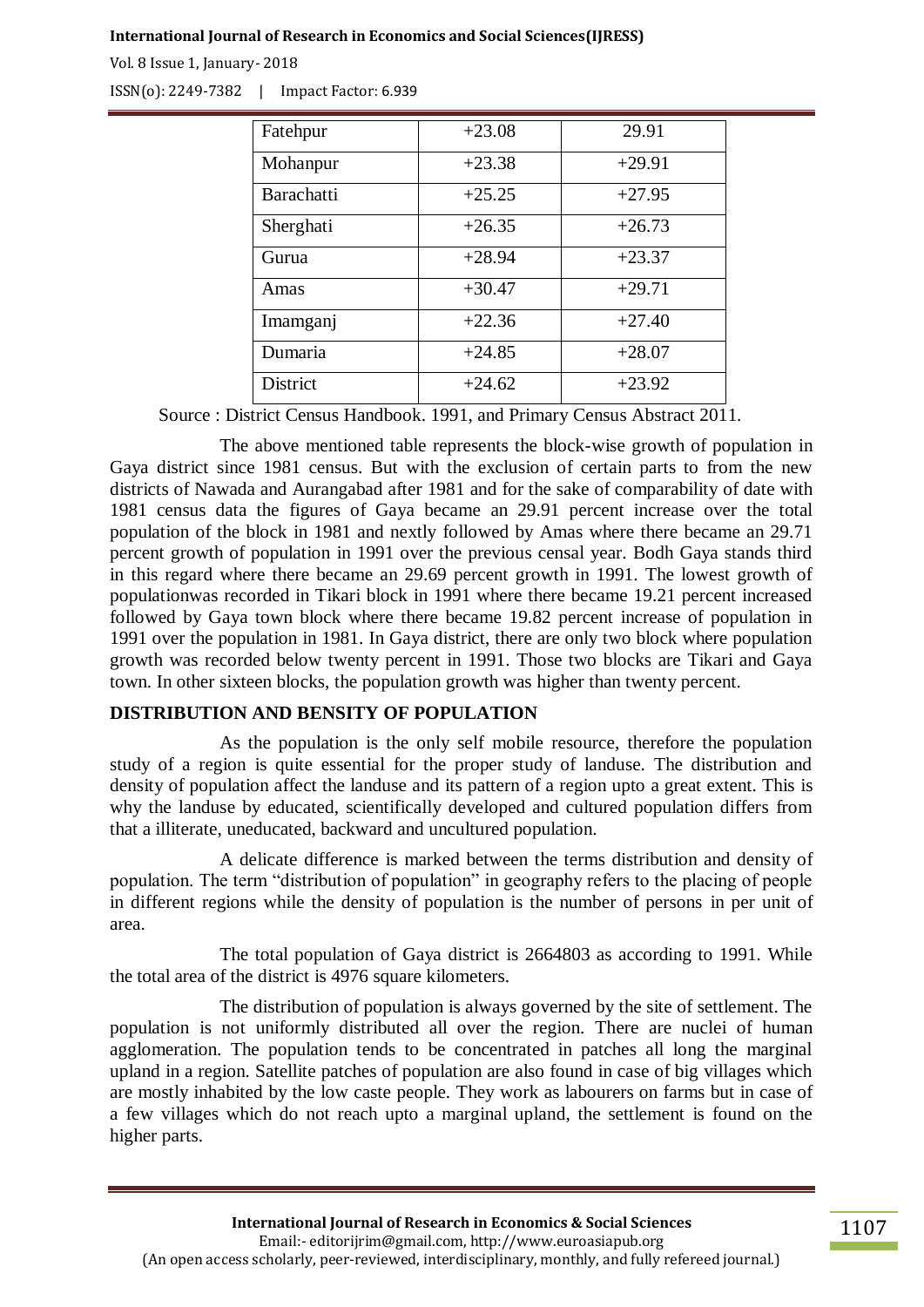Vol. 8 Issue 1, January- 2018

ISSN(o): 2249-7382 | Impact Factor: 6.939

It has been the general case that physical factors control the distribution and density of population. The fertile region generally attracts higher concentration of population while a hilly or unfertile region repeals the concentration of population. Rainfall. Forest, soil and other economic social and cultural factors jointly determine the distribution and density of population of a region.

The following table show the block wise distribution of population in Gaya district.

| Name of<br><b>Blocks</b> | Total area<br>in sq. km. | Percentage<br>of area<br>distribution | Total<br>population | Percentage<br>distribution of<br>population | $%$ of<br>blockwise<br>urban |
|--------------------------|--------------------------|---------------------------------------|---------------------|---------------------------------------------|------------------------------|
|                          |                          |                                       |                     |                                             | population                   |
| Konch                    | 298.87                   | 6.05                                  | 144473              | 5.42                                        |                              |
| Tikari                   | 234.96                   | 4.76                                  | 168751              | 6.33                                        | $+114202$<br>$(8.42\%)$      |
| Belaganj                 | 197.95                   | 4.00                                  | 136018              | $\overline{5.10}$                           |                              |
| Khijirsarai              | 184.56                   | 3.74                                  | 111430              | 4.18                                        |                              |
| Atri                     | 396.13                   | 8.02                                  | 164750              | 6.18                                        |                              |
| Wazirganj                | 359.45                   | 7.28                                  | 179202              | 6.72                                        |                              |
| Manpur                   | 124.23                   | 2.51                                  | 84667               | 3.18                                        |                              |
| Gaya town                | 188.50                   | 3.82                                  | 413325              | 15.51                                       | 294427<br>(71.23%)           |
| Paraiya                  | 263.60                   | $\overline{5.34}$                     | 129366              | 4.85                                        |                              |
| <b>Bodh Gaya</b>         | 249.84                   | 5.06                                  | 138610              | 5.20                                        | 21692<br>$(15.65\%)$         |
| Fatehpur                 | 392.28                   | 7.94                                  | 164058              | 6.16                                        |                              |
| Mohanpur                 | 343.09                   | 6.94                                  | 122319              | 4.59                                        |                              |
| <b>Barachatti</b>        | 369.93                   | 7.49                                  | 117628              | 4.41                                        |                              |
| Sherghati                | 247.28                   | 5.00                                  | 145043              | 5.44                                        | 25574<br>(17.63%)            |
| Gurua                    | 189.41                   | 3.81                                  | 109547              | 4.12                                        |                              |
| Amas                     | 263.16                   | $\overline{5.33}$                     | 125201              | 4.70                                        |                              |
| Imamganj                 | 316.63                   | 6.41                                  | 132705              | 4.98                                        |                              |
| Dumaria                  | 320.98                   | 6.50                                  | 77710               | 2.93                                        |                              |
| District                 | 4976                     | 100%                                  | 2664803             | 100%                                        | 355895                       |

### **BLOCKWISE DISTRIBUTION OF POPULATION 1991-2011**

**TABLE : 3.5**

Source : Primary Census Abstract, Gaya Dist.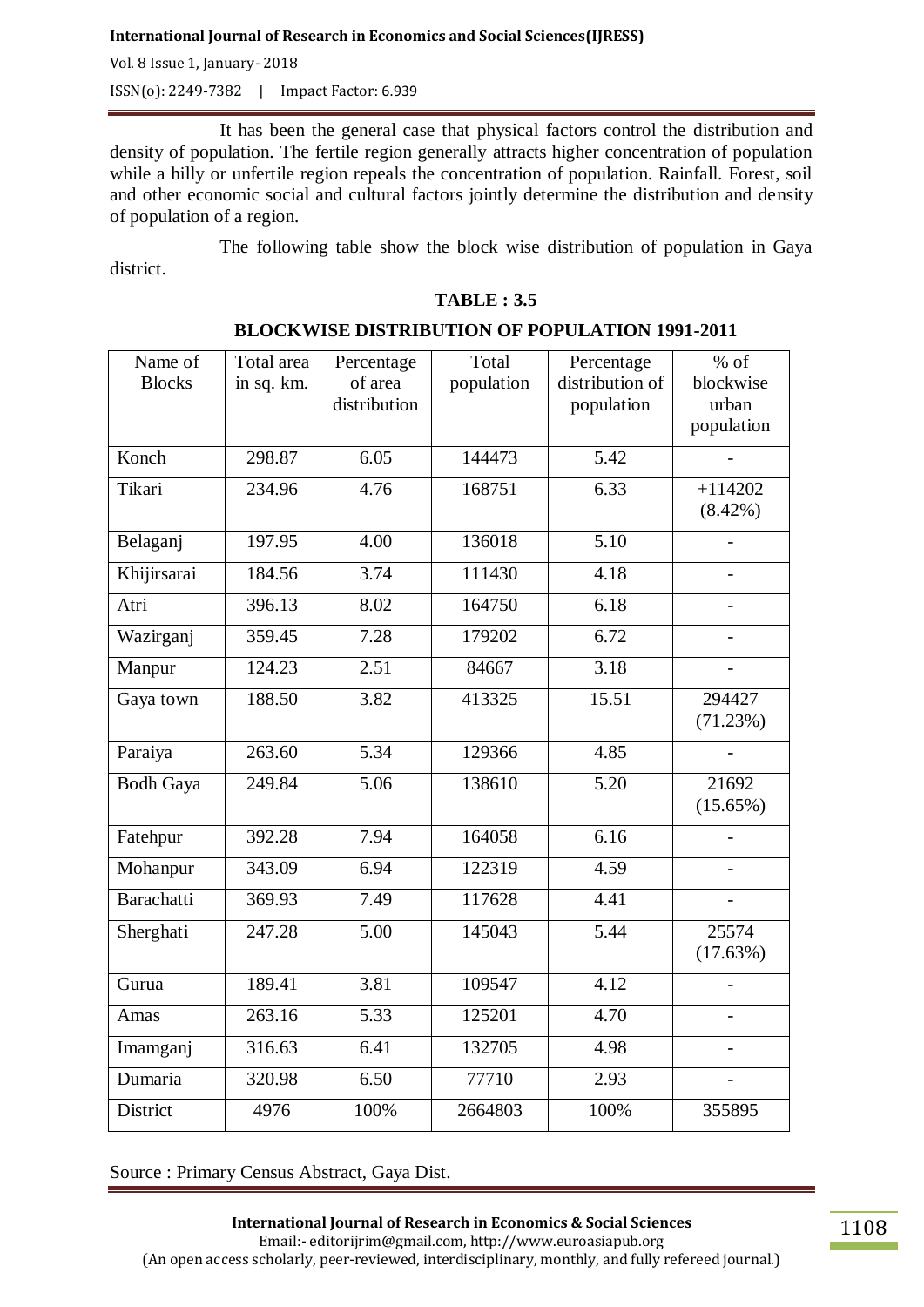Vol. 8 Issue 1, January- 2018

ISSN(o): 2249-7382 | Impact Factor: 6.939

The above mentioned table shows the present block-wise distribution of population in Gaya district. The distribution is based upon the published statistics in Primary Census Abstract, 1991. It reveals that there is somewhat even distribution of population in different blocks of Gaya district. Slight difference may be seen in the above mentioned statistics. The highest concentration is found in Gaya town block. The population of Gaya town block. The population of Gaya town block is 413325 accounting 15.51 percent to the total population of Gaya district but the area of Gaya town block is only 3.82 per cent to the total geographical area of Gaya district. On the other hand, the lowest concentration of population is found in Dumaria block. The total population of Dumaria block is 77710 that stands only 2.93 percent of the total population of Gaya district while the total area of Dumaria block is 320.98 square kilometers that stands 6.5 percent to the total geographical area of Gaya district. The second highest concentration of population is found in Wazirganj block. In this block the total population is 179202 that stands 6.72 percent to the total population of the Gaya district, while the total area of Wzirganj block accounts 7.28 percent to the total geographical area of Gaya district. The percentage of total population of other blocks in Gaya district ranges from 6.72 percent to 3.18 percent to the total population of Gaya district as expressed in the aforesaid table. The distribution of area is also somewhat similar. The biggest area is 396.13 square kilometers in Atri block that stands 8.02 percent to the total geographical area of Gay district. The smallest area is 124.23 square kilometers in Manpur block that stands only 2.51 per cent to the total geographical area of Gaya district. Between the mentioned highest and lowest area of other blocks of Gaya district ranges from 7.94 per cent to 3.74 as mentioned in the aforesaid table.

There is a considerable gap in the distribution of rural-urban population in different blocks of Gaya district. Out of the eighteen blocks, urban population is found only in four blocks i.e. in Gaya town, Bodh Gaya, Tikari and Sherghati. 71.23 per cent population of Gaya town block lives in urban area of Gaya town while only 28.77 percent population resides in rural areas of Gaya town block. 17.63 percent population in Sherghati block live in urban area of Sherghati and 82.37 percent population reside in rural areas. 15.65 percent population of the block live in Bodh Gaya town and 84.35 percent population live in rural areas of Bodh Gaya block. 8.42 percent population of the block live in Tikari town and 91.58 percent population of Tikari block reside in its rural areas. Rest blocks like Konch, Belaganj, Khijirsarai, Atri, Wazirganj, Manpur, Paraiya, Fatehpur, Mohanpur, Barachatti, Gurua, Amas, Imamganj and Dumaria have no urban population. Total of these aforesaid fourteen blocks reside in rural areas only.

# FACTORS AFFECTING DISTRIBUTION OF POPULATION :

Heavy population concentration come about from a combination of favourable physical factors. The physical factors which affect the distribution of population in Gaya district are relief, climate, soil, rainfall etc.

# 1. LAND FORM :

Population distribution of Gaya district is mainly guided by landforms. Figure pertaining the land forms of the district expresses the fact that the concentration of population is higher, where there is low land plain area, but on the higher relief and rugged topography, there is less concentration of population. Thus, there is a closed relation between relief and distribution of population. The southern hilly area of the district, this is why, attracts the low concentration of population because of the it is diversified topography. Such land formed a poor capability makes the study of settlement and inhabitants picturesquely interesting. If we compare the population and relief, it becomes obvious that roughly 85% of population of the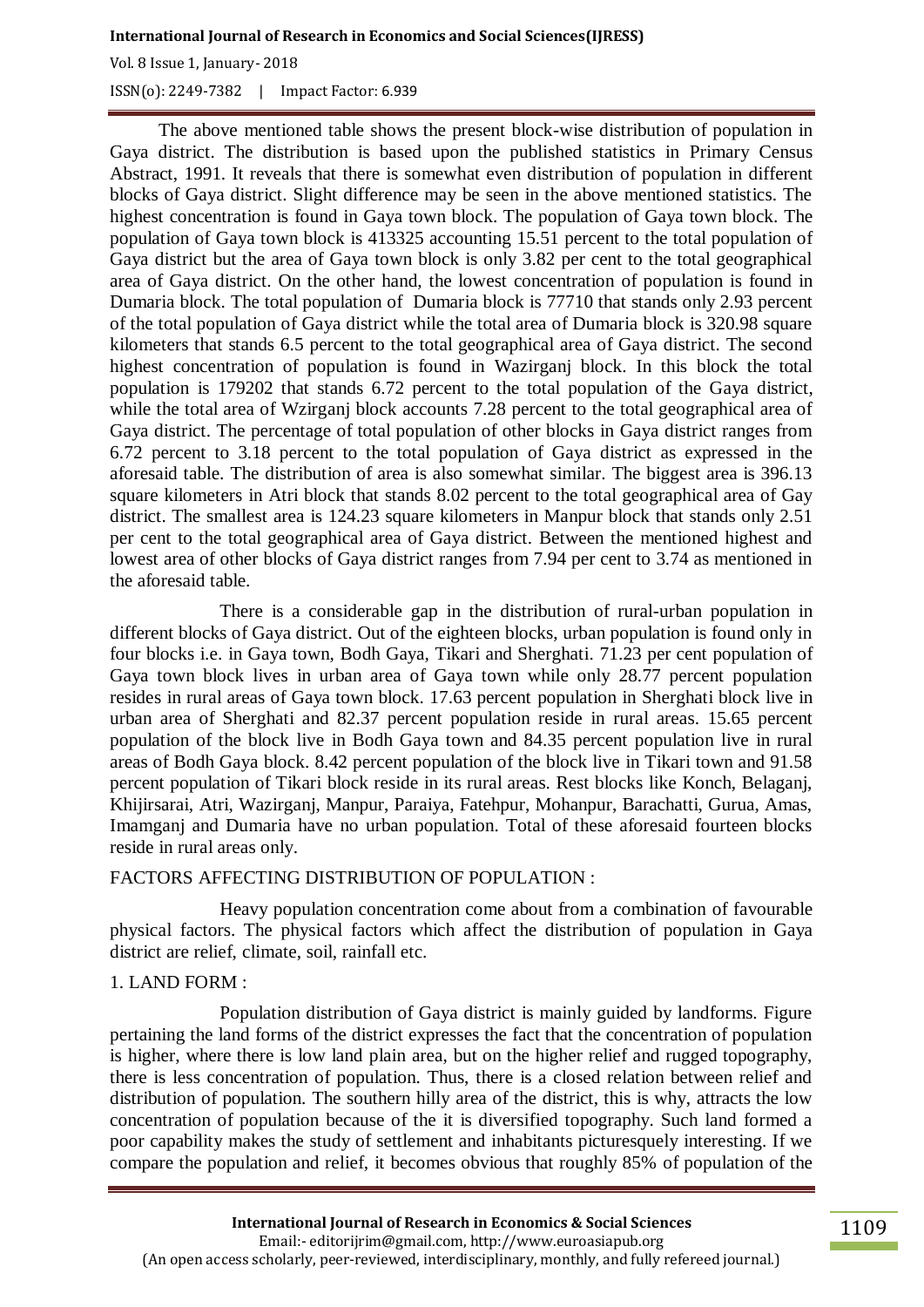Vol. 8 Issue 1, January- 2018 ISSN(o): 2249-7382 | Impact Factor: 6.939

Gaya district is confined in plain area and only 15% population is found in hilly area in Sherghati, Dumaria, Imamganj, Amas, Barachatti, Mohanpur, Fatehpur, Atari, Gurua etc. block. The population in this way is concentrated in low region of the district. The greater percentage lines in northern plain region and the rest lies in southern hilly areas. In general the greater relief is the supporting capability of the village cultivation and the greater necessity of the subsidiary occupation. Thus the population on higher land miserably earns its subsidiary income. They also work as wood cutters grass cutters and Charcot burners.

### **2. FOREST :**

The distribution of population is spare as the forests are generally inaccessible owning to the absence of roads. Extensive forest areas are reserved and protected and not open for settlement. The surface is hard and is difficult to plough. Wild animals make lives unsecured. Flow ever against this negative conditions some positiveness may occur. As for example there are some pockets within forested areas which have rich soils with humus and other organic matters. Though this can support only a scattered population. The collection of lac making of shellac, making of ropes and baskets from grasses etc. are their side occupations. It provides an additional income in many forest villages. In this way we come to this conclusion that forest influences greatly the distribution of population. The concentration of population is more in the deforested area Sherghati, Imamganj, Barachatti etc. On the other hand it is sparsely distributed in Gurpa, Paharpur southern part of Dumaria and Imamganj blocks, etc.

#### 3. SOILS :

Soil also plays an important role in population distribution in the district. Thickness and fertility of soils guide the crop pattern and ultimately the distribution of population. In the area of fertile lands there becomes concentration of population as we find in areas beside river of Morhar and Phalgu etc. Due to levee soil, the fertile for agriculture attract the human concentration whereas on the other hand white and rehra soil, mountain scrap soil are the area of sphere concentration population. Thus we find that soil has also influenced greatly the settlement of population.

### 4. AVAILABILITY OF WATER :

Water supply is also a major consideration in the distribution of population. They generally dwell near the streams but its closeness is avoided due to the inundation. It is evident from the fact that there is higher concentration of population along the area where underground water is available in a depth that provide, facilities of water, the most essential for people. Thus, people establish their life on only those places where water by an means is easily available.

#### ECONOMIC FACTORS :

Economic factors are usually responsible for the distribution of population in the district. It is obvious that the distribution of population is greatly influenced by the intensity of cultivation. The lower percentage of total sown area is only 18.67%. Hence the population is sparse. Agriculture governs the distribution of population, where the agriculture prosperity is high, the population density is also high. This is because density of population is higher in Gaya, Tikari etc. revenue thanas.

The population is also concentrated in some pAtricular areas where industries either on large scale or in small scale have developed. It is a notable feature that in town where industrial activities have been developed the concentration of population is very high.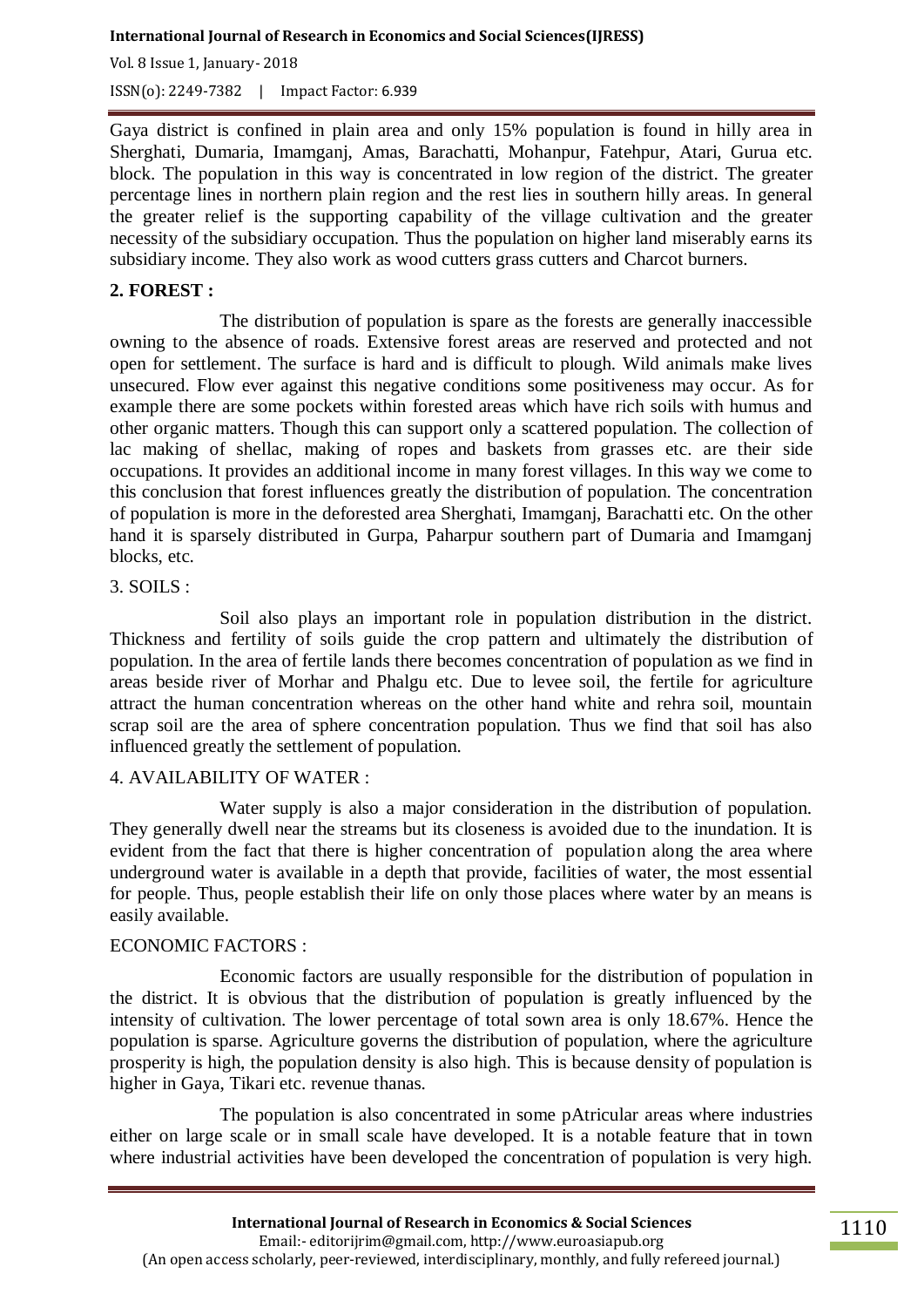Vol. 8 Issue 1, January- 2018

ISSN(o): 2249-7382 | Impact Factor: 6.939

The chief industrial centres are Gaya, Atri, etc. which have a good share of population because different industrial have attracted a large number of people to get employment.

### TRANSPORTATION FACILITIES :

Transportation facilities also play an important role in attracting the population. It has been said that "Higher the transportation facilities higher the population concentration and lower the population facilities lower the human concentration".

If we see over the district of Gaya or any other region of the world, we shall find that this quotation applies everywhere. This is why, Gaya, the central place of the district where railways and roadways coming from several directions coverage, is highly populated centre of the district. Gaya is linked with Calcutta, Delhi, Ranchi, Dhanbad, Mughalsarai by railways and roadways spread towards all directions just like rays from the sun. This is why, Gaya is the centre of the highest population concentration in the district, Sherghati town, Tikari etc. are the centres of higher concentration of population.

Marketing facilities are also an important factor in determining the pattern of population distribution. The higher agglomeration of people in Dobhi, Wazirganj, Tikari, Bodh Gaya, etc. is specially due to better marketing facilities. This is because people can sell their agricultural products and craft goods at a good profit. They can also purchase their essentials at a reasonable price. As against this a fewer market centres in Manpur, Tehta, Bela,Nadaul etc. are responsible for poor concentration of people.

### CULTURAL FACTORS :

Generally, all of the tourist centres attract population concentration on cultural base. It is true in respect of Gaya district that cultural factors sometimes become more important than physical and economic factors. Tourist centre like Bodh Gaya is a burning example of being a centre of higher population concentration. Specially due to Buddhist moastries, people from Japan, Thailand, Burma, Hong-Kong etc. Countries come on certain occasions. Some of the foreigners have settled their life in Bodh Gaya. The place where Magadh University is situated at present had been a barren land before the establishment of the institution. But today, two thousand students study and about five hundred teaching and nonteaching staff work together every day.

The tendency of rich people is the they are unable to tolerate the living conditions in villages. So, they, of course migrate to nearby town in the district.

### DENSITY OF POPULATION :

The term "Density of Population" refers to a ratio between population and land area. Thus, it is a measure of the degree of population concentration and is generally expressed in terms of number of persons per unit of area. The numerator in such a calculation is population while the denominator is area. In the true sense of the terms density of the population is the most significant index of habitability of an area. It is a way of approaching the question for where population is located. The most familiar ratio is the main land ratio that is population per unit area. Such a statement expresses a relationship known as density of population. Variation in density of population is also the result of various physical factors. Generally the area of low population density occurs in the area of higher relief, broken terrain, poor water supply and large forest belts.

The real pressure of population in the district cannot be measured from general distribution of population because of the presence of the negative area. The total or arithmetic density is also not some value geographically and in reality provides only superficial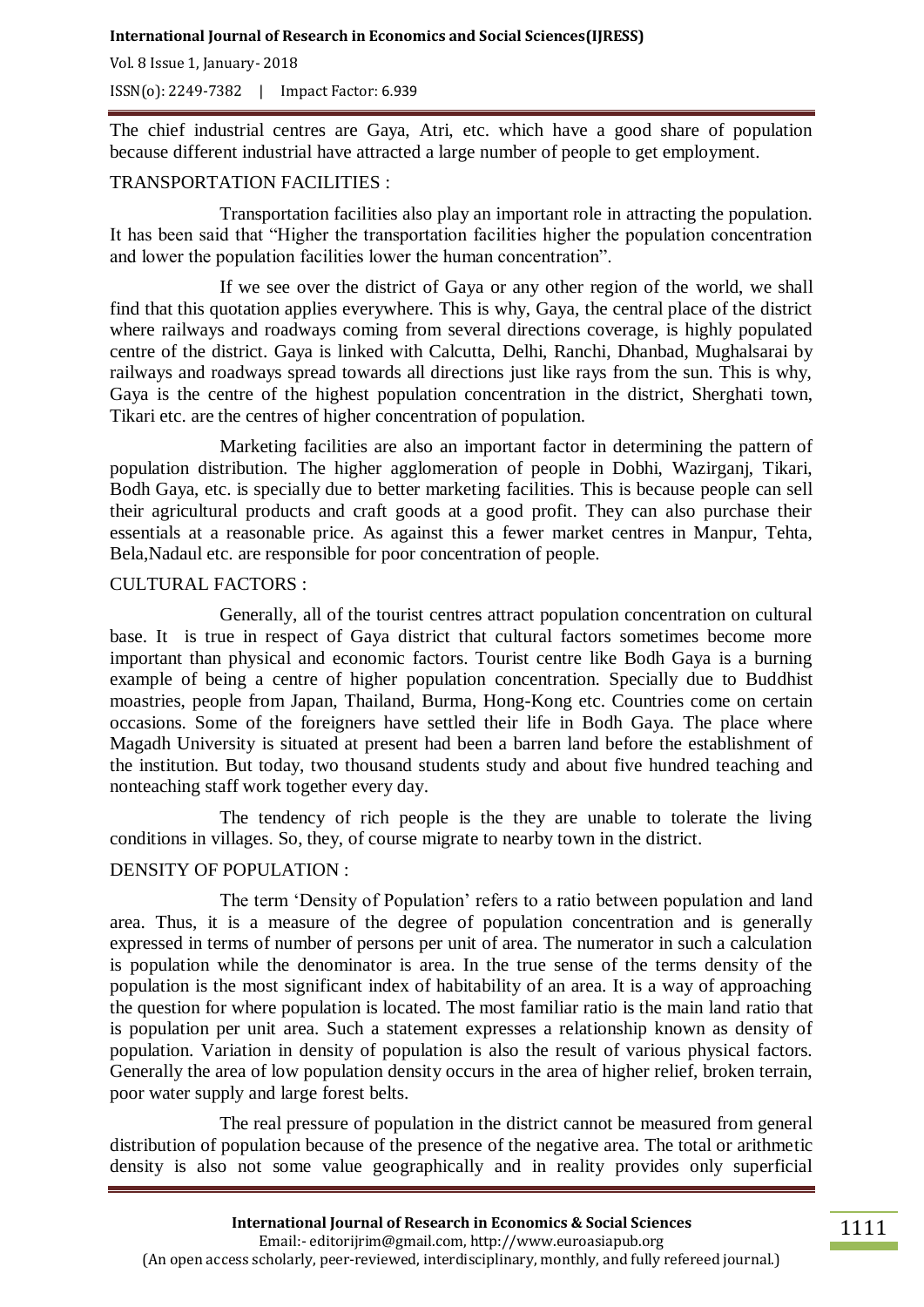Vol. 8 Issue 1, January- 2018

ISSN(o): 2249-7382 | Impact Factor: 6.939

representation of the real pressure of population resource base. The concept of population density is generally expressed in terms of areal expansion and the ratio of resources available in a region for human living. This ratio shows the density of population. It can be estimated in a number of ways like (a) General Density (b) Rural density (c) Agricultural density and (d) Physiological density.

### GENERAL OR CRUDE DENSITY :

General density or crude density or arithmetic density is one that represents the average number of people per sq. Km. or square mile after calculating the total population divided by total area of a region. It is also known as man land ratio. A formula that is applied to extract the crude density is as follows :

Total population

Total area

 $OR - General$  density of Gaya district = 2664803

4976

 $= 535.53$ 

The density of population is a dynamic phenomenon which varies from time to time. The density of population as it was recorded in various census express the increase and decrease in the density of population. The density of early dated i.e. before 1872 cannot be traced out because of the inadequacy of the records but here. It is being described the density of population of Gaya district only with the census record in 1901. The density of population since 1901, is as follow :

# TABLE : 3.6

### DECADEWISE GENERAL DENSITY

| Year | General density/sq.<br>km. | Year | General density/sq.<br>Km. |
|------|----------------------------|------|----------------------------|
| 1901 | 174                        | 1951 | 270                        |
| 1911 | 185                        | 1961 | 319                        |
| 1921 | 185                        | 1971 | 391                        |
| 1931 | 207                        | 1981 | 482                        |
| 1941 | 241                        | 1991 | 536                        |

General density of the population or the district is always on increase except 1921. In 1921 the general density of population was recorded on decrease. It was due to starvation caused by famine and epidemic in the proceeding decades. Natural growth combined with emigration is responsible for this trend.